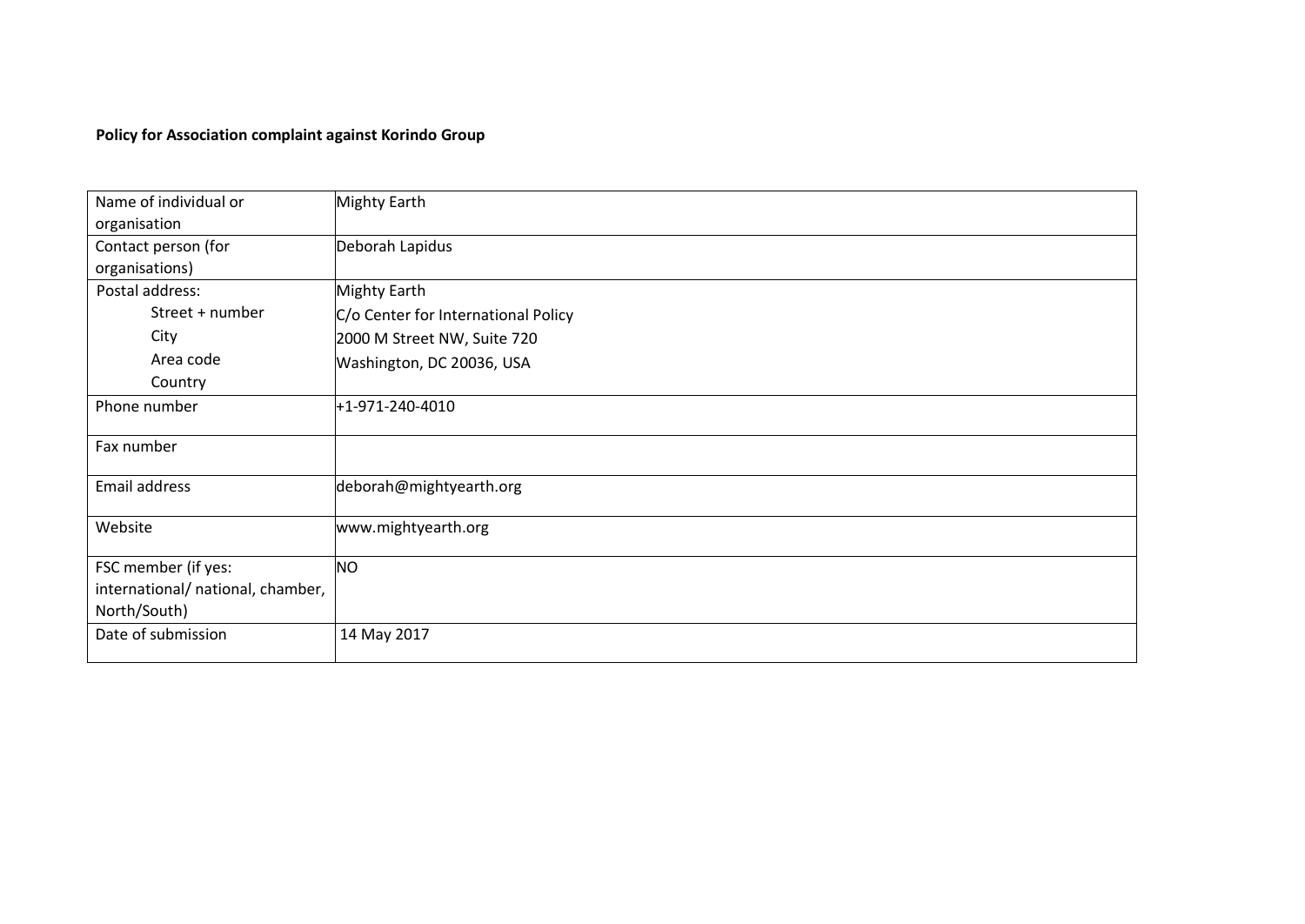| Signature of legal<br>representative of the<br>Complainant |                                                     |
|------------------------------------------------------------|-----------------------------------------------------|
|                                                            | Etelle Higonnet, Mighty Campaign and Legal Director |

# **Information about the Organisation(s) against whom the complaint is submitted**:

| Name            | Korindo Group FSC-certified companies: PT. Korintiga Hutani; PT. Aspex Kumbong; PT. Korindo Abadi Asike; PT. Korindo<br>Ariabima Sari |
|-----------------|---------------------------------------------------------------------------------------------------------------------------------------|
| Contact person  | According to the FSC certificate database, there are multiple contact people at Korindo for the various certificate holders.          |
| Postal address  | Wisma Korindo,                                                                                                                        |
| Street + number | Jl.MT Haryono Kav.62,                                                                                                                 |
| City            | Jakarta 12780,                                                                                                                        |
| Area code       | Indonesia                                                                                                                             |
| Country         |                                                                                                                                       |
|                 |                                                                                                                                       |
| Phone number    | +62 21 797 5959 (ext. 392)                                                                                                            |
| Fax number      |                                                                                                                                       |
| Email address   | No specific email address: According to the FSC certificate database, there are multiple contact people at Korindo for the            |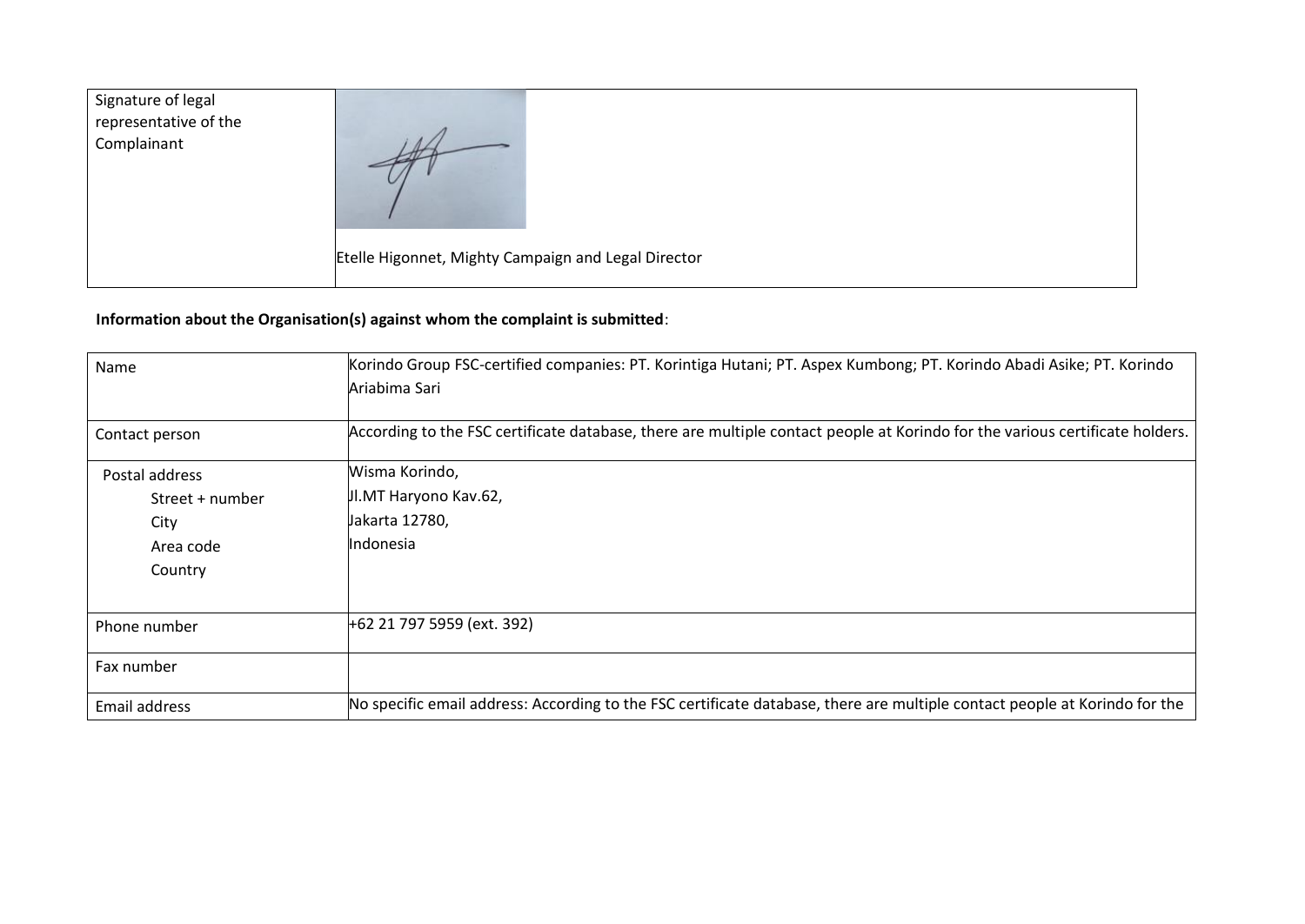|                        | various certificate holders.                                                                                                                                                                            |
|------------------------|---------------------------------------------------------------------------------------------------------------------------------------------------------------------------------------------------------|
| Website                | www.korindo.co.id: Not operational since mid-October 2016 and no alternative website is currently available. See<br>Korindo Group official <sup>1</sup> facebook site: www.facebook.com/KorindoGroupPR/ |
| Certificate number (s) | PT. Korintiga Hutani (SGS-CW/FM-009866; SGS-COC-009871); PT. Aspex Kumbong (SGS-COC-005807);<br>PT. Korindo Abadi Asike (TT-COC-002742; TT-COC-002650); PT. Korindo Ariabima Sari (TT-COC-002650)       |

# **Information to be submitted for a Policy for Association complaint**:

| <b>Issue</b>                    | Information to support the complaint                                                                                                           |
|---------------------------------|------------------------------------------------------------------------------------------------------------------------------------------------|
| Objective of the complaint      | To demonstrate that the Korindo Group companies have violated the FSC's Policy of Association by vastly exceeding the 10,000                   |
|                                 | hectares (ha) deforestation threshold across its group oil palm operations over the past five years.                                           |
|                                 |                                                                                                                                                |
| Specification of the issues and | Mighty Earth commissioned research consultancy Aidenvironment <sup>2</sup> to conduct extensive satellite analysis of deforestation and        |
| events that lead to the         | fire hotspots in eight identified Korindo oil palm concessions located in Papua and North Maluku, Indonesia, finding over 30,000               |
| complaint.                      | ha of deforestation and 900 fire hotspots since 2013 <sup>3</sup> . Mighty Earth also conducted a field investigation of Korindo's concessions |
|                                 | in Merauke, Papua in June 2016, and documented extensive deforestation through aerial drone footage, videos, and                               |
|                                 | photographs <sup>4</sup> . In September 2016, Mighty Earth and a coalition of several NGOs in Korea, Indonesia, and across the globe (see      |
|                                 | below) released a report exposing Korindo's practices called 'Burning Paradise', available at                                                  |
|                                 | www.MightyEarth.org/BurningParadise. In response to the revelations, all of Korindo's known palm oil buyers, including Wilmar                  |
|                                 | and Musim Mas, as well as indirect buyers ADM and IOI, and dozens of major consumer companies announced they were                              |
|                                 | excluding Korindo from their supply chains due to Korindo's links to deforestation. APRIL Group, a significant buyer of Korindo's              |
|                                 | wood products that also has a "No Deforestation" policy, announced that it decided not to renew its contract with Korindo after                |
|                                 | engagement with Korindo failed to transform its practices. Even buyers of Korindo's wind towers–Siemens, Nordex, Gamesa,                       |
|                                 | and Iberdrola—put significant pressure on Korindo to end its deforestation. While Korindo has made public announcements in                     |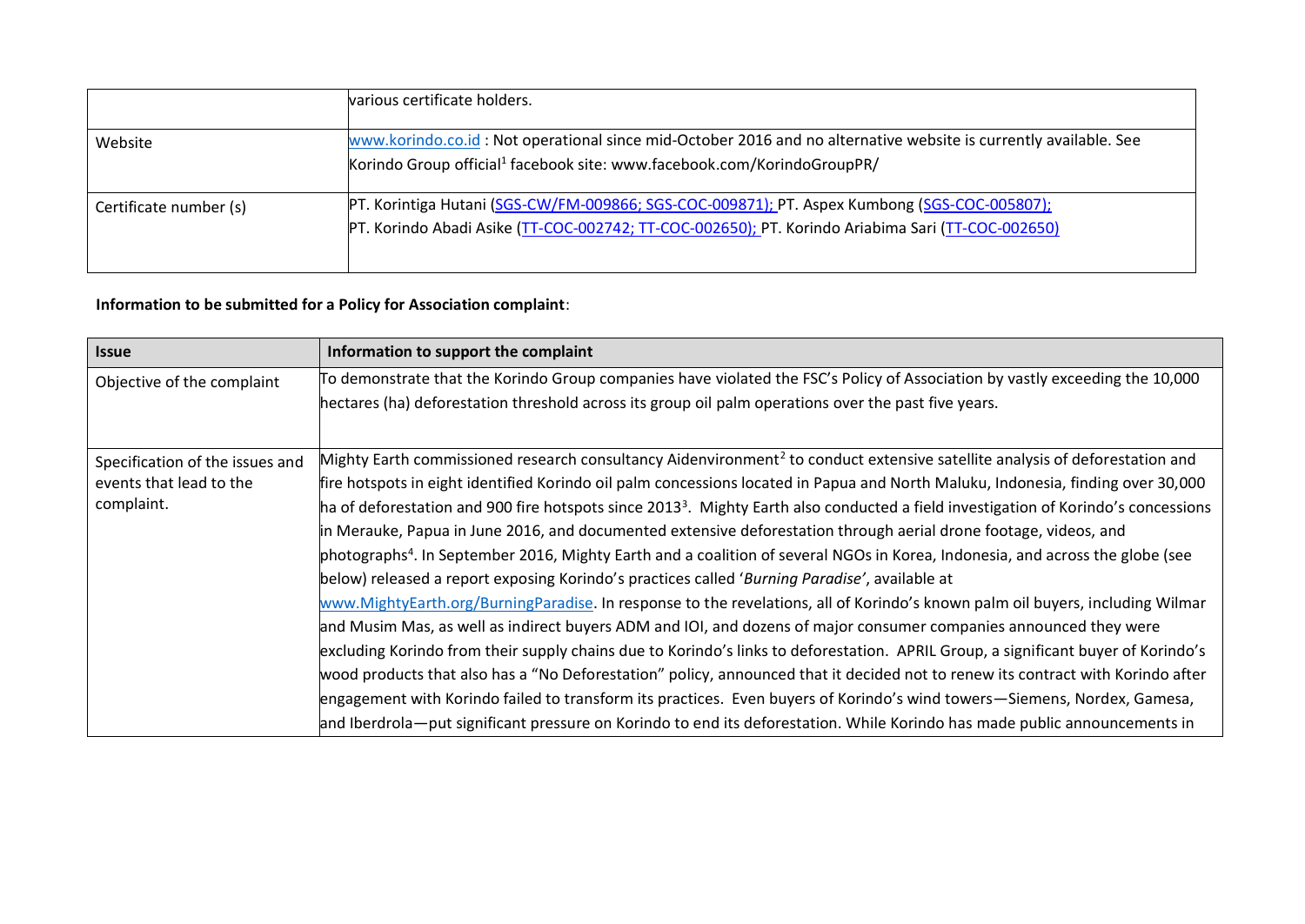| response, it still has not committed to a comprehensive forest conservation and human rights policy. And it has not upheld the                         |
|--------------------------------------------------------------------------------------------------------------------------------------------------------|
| primary commitments it has made: It quickly breached its 1 December 2016 announcement of a moratorium on further forest                                |
| clearance for its palm oil concessions (details below), and conducted HCV and HCS assessments using assessors from Bogor                               |
| Agricultural Institute, IPB, <sup>5</sup> an organization that has been criticized for conducting misleading and even false assessments <sup>6</sup> . |
|                                                                                                                                                        |

.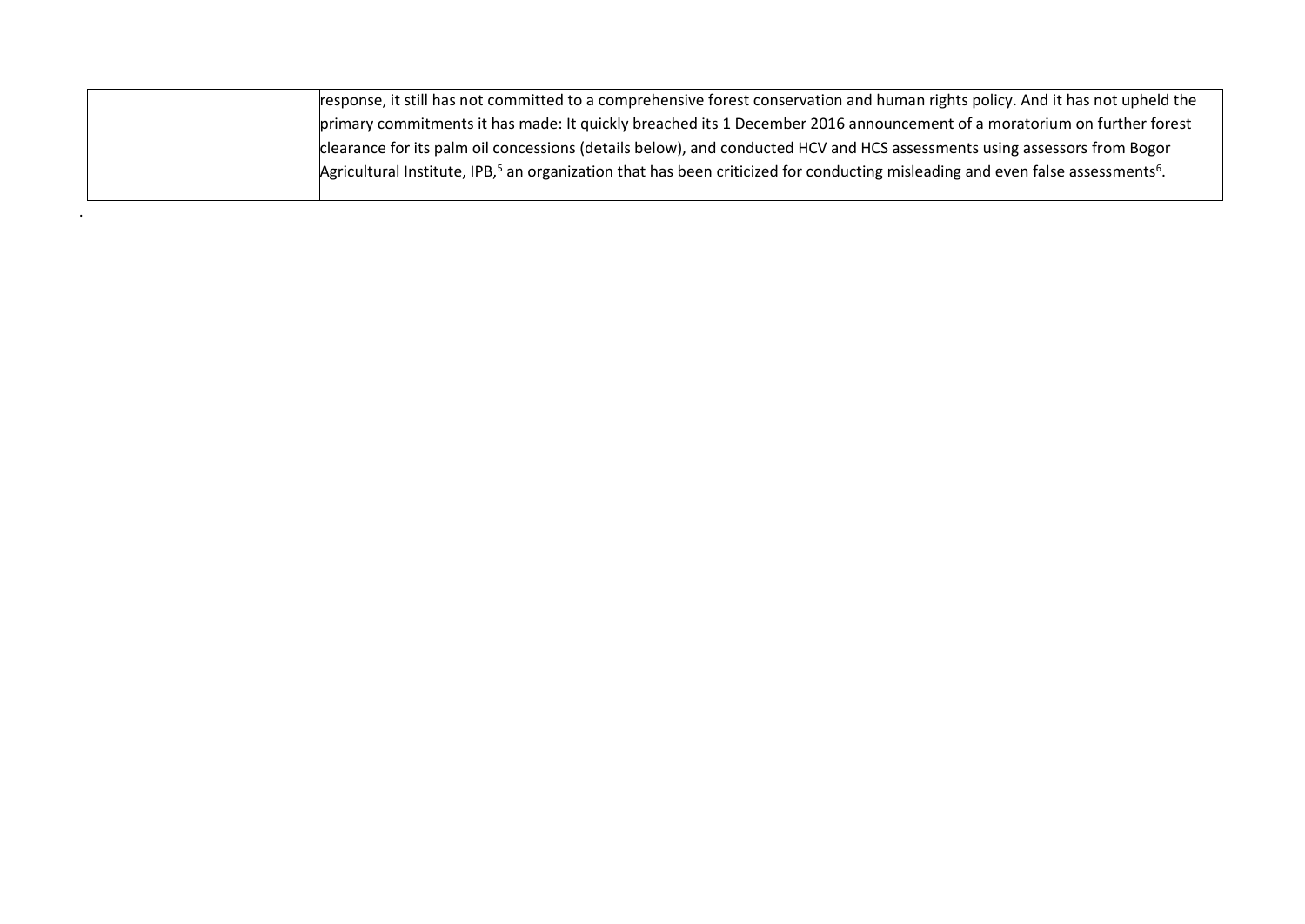| The complaint is referring to                            | 1. Significant conversion of forests to plantations or non-forest use:                                         |
|----------------------------------------------------------|----------------------------------------------------------------------------------------------------------------|
| one or more of the PfA                                   | Conversion of more than 10,000 ha of forests under the organization's responsibility in the past 5 years<br>a) |
| unacceptable activities (please<br>mark the activities): | Conversion of High Conservation Value Forests<br>b)                                                            |
|                                                          | 2. Violation of traditional and human rights in forestry operations                                            |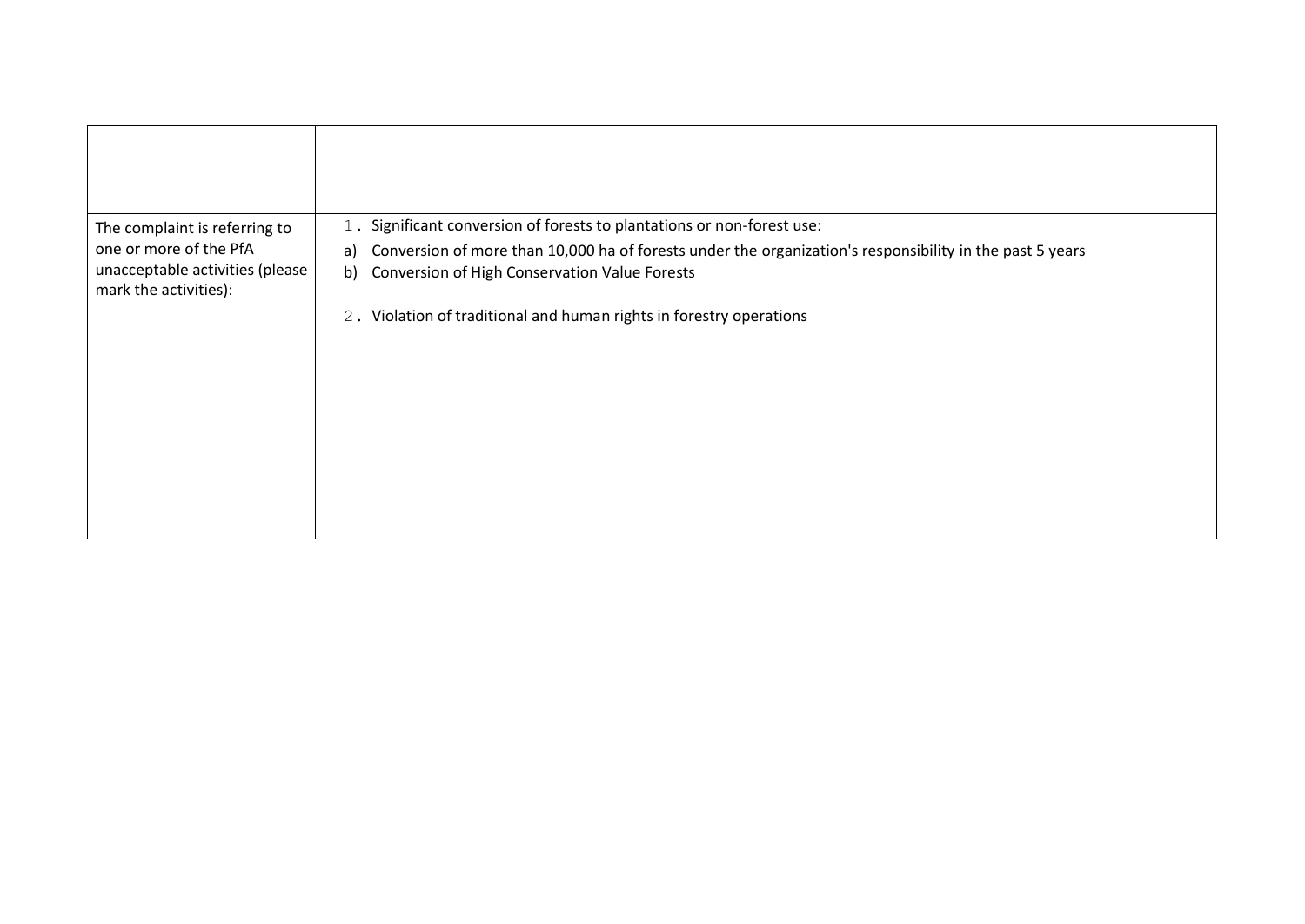| Evidence to support each<br>element or aspect of the<br>complaint. Please provide an<br>overview, a description and | 1. Significant conversion of forests to plantations or non-forest use                                                                                                                                                                                                                                                                                                                                                                                                                                                                                                                                          |
|---------------------------------------------------------------------------------------------------------------------|----------------------------------------------------------------------------------------------------------------------------------------------------------------------------------------------------------------------------------------------------------------------------------------------------------------------------------------------------------------------------------------------------------------------------------------------------------------------------------------------------------------------------------------------------------------------------------------------------------------|
|                                                                                                                     | Conversion of more than 10,000 ha of forests under the organization's responsibility in the past 5 years (confirmed)<br>a)                                                                                                                                                                                                                                                                                                                                                                                                                                                                                     |
| attach supporting<br>documents.                                                                                     | A report conducted by Aidenvironment (2016) <sup>7</sup> concluded that the following Korindo Group companies have collectively<br>converted 30,000 hectares of forests in the past 5 years:                                                                                                                                                                                                                                                                                                                                                                                                                   |
|                                                                                                                     | PT Tunas Sawa Erma (PT TSE): 2,800 ha of forest conversion for oil palm plantations (2013 – May 2016)                                                                                                                                                                                                                                                                                                                                                                                                                                                                                                          |
|                                                                                                                     | PT Papua Agro Lestari (PT PAL): 3,800 ha of forest conversion for oil palm plantations (2013 – May 2016)                                                                                                                                                                                                                                                                                                                                                                                                                                                                                                       |
|                                                                                                                     | PT Gelora Mandiri Membangun (PT GMM): 5,100 ha of forest conversion for oil palm plantations (2013 – May 2016)                                                                                                                                                                                                                                                                                                                                                                                                                                                                                                 |
|                                                                                                                     | PT Donghin Prabhawa (PT DP): 5,100 ha of forest conversion for oil palm plantations (2013 – May 2016)                                                                                                                                                                                                                                                                                                                                                                                                                                                                                                          |
|                                                                                                                     | PT Berkat Cipta Abadi (PT BCA): 13,200 ha of forest conversion for oil palm plantations (2013 – May 2016)                                                                                                                                                                                                                                                                                                                                                                                                                                                                                                      |
|                                                                                                                     | Please see Appendix for details of common Korindo group ownership of these oil palm companies with FSC certificate holders PT.<br>Korintiga Hutani; PT. Aspex Kumbong; PT. Korindo Abadi Asike; PT. Korindo Ariabima Sari. For example, PT Korintiga Hutani has<br>the same common ownership and control with oil palm companies PT Tunas Sawa Erma (PT TSE), PT Donghin Prabhawa (PT DP)<br>and PT Berkat Cipta Abadi (PT BCA) – see points 5-7 in the Appendix. These three oil palm companies alone were responsible for<br>clearing 21,100 ha of forest, including 7,900 ha of primary forest, since 2013. |
|                                                                                                                     | This deforestation was also documented in photos and videos taken in June 2016 at PT PAL and PT TSE <sup>8</sup> .                                                                                                                                                                                                                                                                                                                                                                                                                                                                                             |
|                                                                                                                     |                                                                                                                                                                                                                                                                                                                                                                                                                                                                                                                                                                                                                |

 $\overline{\phantom{0}}$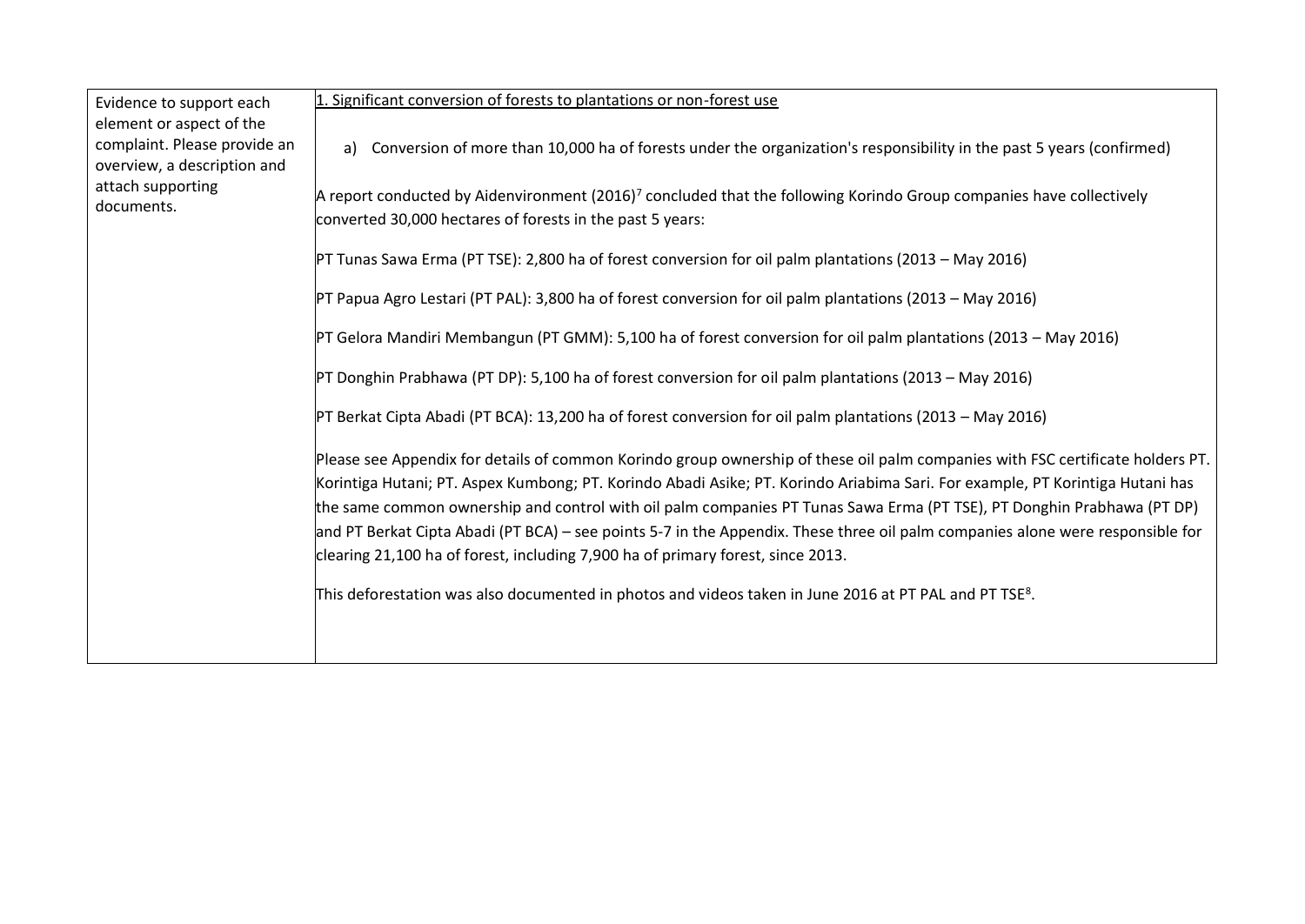| b) Conversion of High Conservation Value Forests                                                                                                                                         |
|------------------------------------------------------------------------------------------------------------------------------------------------------------------------------------------|
|                                                                                                                                                                                          |
| RSPO Criterion 7.3 <sup>9</sup> requires that 'New plantings since November 2005 have not replaced primary forest or any area required to                                                |
| maintain or enhance one or more High Conservation Values.' Hence, primary forests are classified as High Conservation Value                                                              |
| Forests by the RSPO.                                                                                                                                                                     |
|                                                                                                                                                                                          |
| The Aidenvironment (2016) <sup>10</sup> report concluded that – of the 30,000ha of forest converted for oil palm plantations – a total of                                                |
| 11,700 hectares was classified by the Indonesian Ministry of Forestry as 'primary forest'. <sup>11</sup> The following 4 companies were<br>involved in the conversion of primary forest: |
|                                                                                                                                                                                          |
| PT Tunas Sawa Erma (PT TSE): 500 ha of primary forest conversion for oil palm plantations (2013 - May 2016)                                                                              |
|                                                                                                                                                                                          |
| PT Papua Agro Lestari (PT PAL): 3,800 ha of forest conversion for oil palm plantations (2013 – May 2016)                                                                                 |
|                                                                                                                                                                                          |
| PT Donghin Prabhawa (PT DP): 2,900 ha of forest conversion for oil palm plantations (2013 - May 2016)                                                                                    |
| PT Berkat Cipta Abadi (PT BCA): 4,500 ha of forest conversion for oil palm plantations (2013 - May 2016)                                                                                 |
|                                                                                                                                                                                          |
| In addition, the Aidenvironment report detected more than 900 fire hotspots on Korindo's oil palm concessions since 2013.                                                                |
| These identified hotspots followed a clear pattern of fires being used just after the forest had been cleared and prior to planting                                                      |
| of oil palm, leading the researchers to conclude that Korindo systemically used fire to clear land in preparation for oil palm                                                           |
| planting.                                                                                                                                                                                |
|                                                                                                                                                                                          |
| 2. Violation of traditional and human rights in forestry operations.                                                                                                                     |
|                                                                                                                                                                                          |
| This concerns the implementation of Free, Prior and Informed Consent (FPIC), as outlined in FSC Principle 4.2:                                                                           |
| $4.2$ The Organization shall recognize and uphold the legal and customary rights of local communities to                                                                                 |
| maintain control over management activities within or related to the Management Unit to the extent                                                                                       |
| necessary to protect their rights, resources, lands and territories. Delegation by local communities of                                                                                  |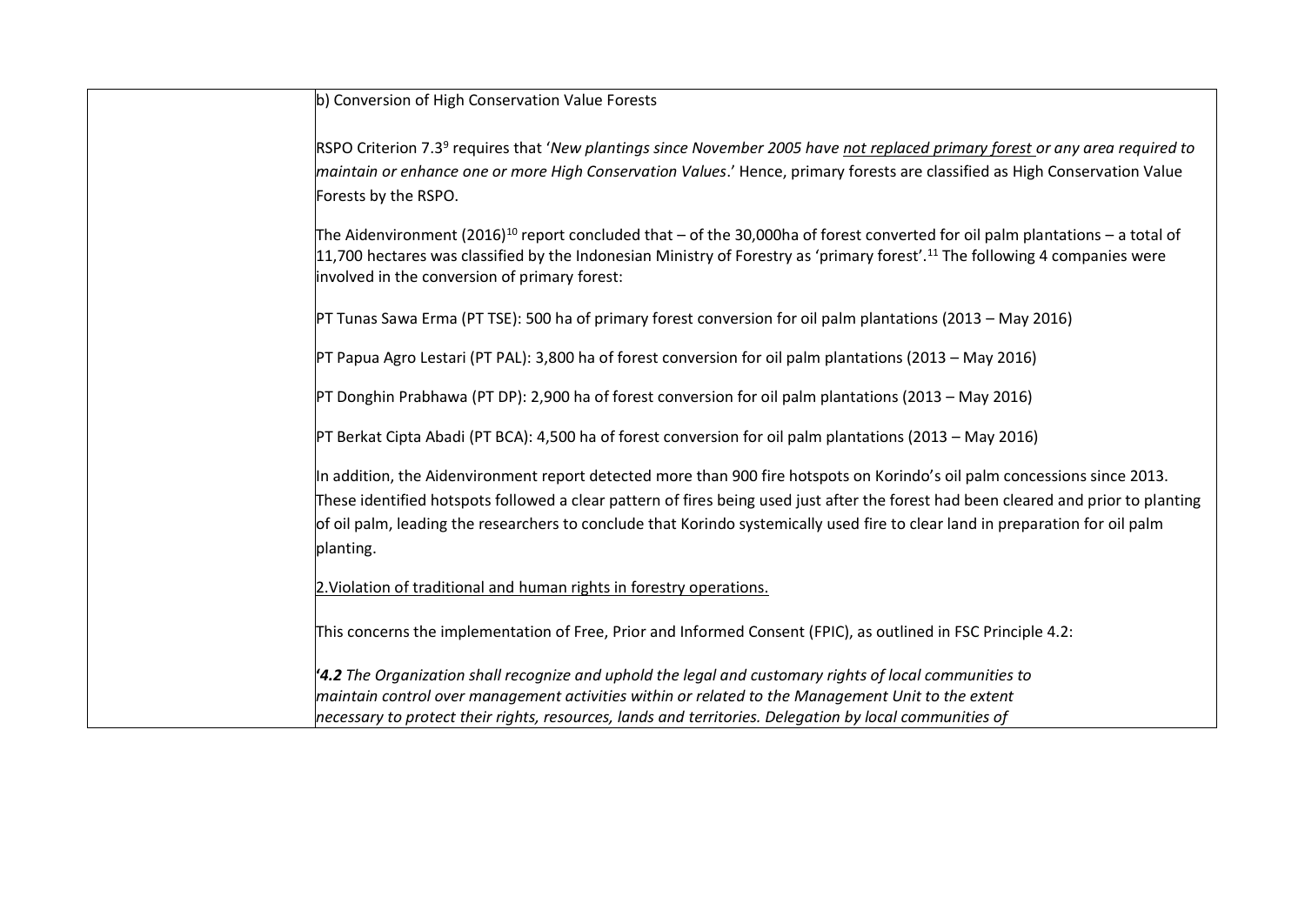*control over management activities to third parties requires Free, Prior and Informed Consent*.'

The Aidenvironment (2016)<sup>12</sup> report concluded that, whilst Korindo seems to make formal agreements with the owners of customary or *adat* forests for its oil palm concessions, this does not mean that the company has recognized the right of local communities to give or withhold their FPIC to any new developments on community lands:

In the case of PT GMM, it has failed to recognize the right of local communities to give or withhold their FPIC to any new developments on community lands:

From the outset of the project, the communities have been inadequately informed. In January 2012, residents demonstrated, demanding an end to PT GMM operations. In the middle of 2013, the conflict escalated with the arrest/criminalization of 13 villagers from Gane Dalam and Sekely by the South Halmahera police over a land conflict with PT GMM. Residents filed a complaint alleging human rights violations over the detention of the 13 villagers. This triggered an investigation by the Indonesian Human Rights Commission (Komnas HAM), which made a statement emphasizing that, when making investments, governments and companies should consider that indigenous peoples' lives are highly dependent on natural resources. The commission further noted that the reporting of 13 villagers to the police had had an adverse effect on communications between the company and the communities, and that in general the presence of the company had caused insecurity and disrupted people's lives.

In February 2016, the conflict between villagers and the company flared up again. The company evicted people from their productive farmland, and threatened those who refused to leave. It also pressured people into giving up their land at prices set by the company.

On 11 May 2016, the North Maluku branch of the Indonesian environmental NGO Walhi announced it would sue Korindo over a number of issues, including restricting community access to clean water, not fulfilling Environmental Impact Assessment (EIA) procedures, its lack of a Right to Exploit (HGU, *Hak Guna Usaha*) permit, planting oil palm on steep slopes, burning, and disregarding communities' customary rights.

In May 2016, villagers from Gane Dalam, Jibubu, Pasipalele, Sekely, and Gane Luar submitted a formal letter to the National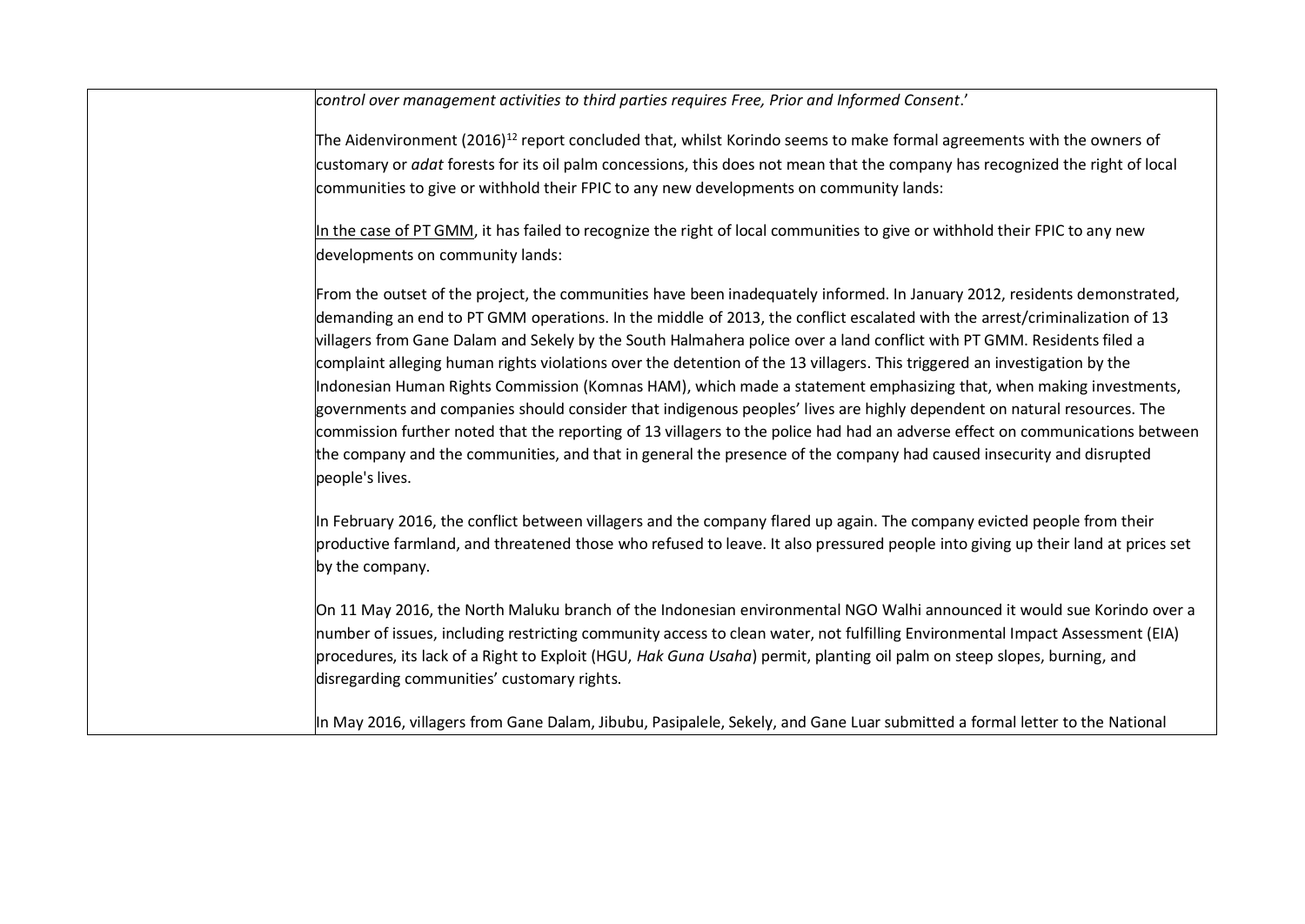Land Agency (BPN), rejecting the project and asking the head of BPN not to issue an HGU. On 5 August 2016 Korindo started logging in the area along the river Dukolo, despite an earlier agreement with the community Gane Luar not to do so. The agreement was made in April 2015 in attendance of the police. The river is the source of clean water for the community.

In the case of PT TSE (1A), eleven clans with traditional lands covering more than 7,000 hectares agreed to the oil palm development in 2005, but later stated they had not been adequately informed. Further, the 25 clans owning more than 12,000 hectares in the PT TSE (1A) concession area rejected the plantation proposal in 2006. Korindo had respected their rejection, but in 2015, development started in this part of the concession area, apparently due to an agreement with the landowners.

In the case of PT DP, an agreement was made in 2012 *after* Korindo had already commenced oil palm operations in late 2010. Despite the agreement, the indigenous Ngguti people regretted the forests and swamps they had previously used for hunting and gathering being cleared.

For further details or sources for the above, please refer to the Aidenvironment report.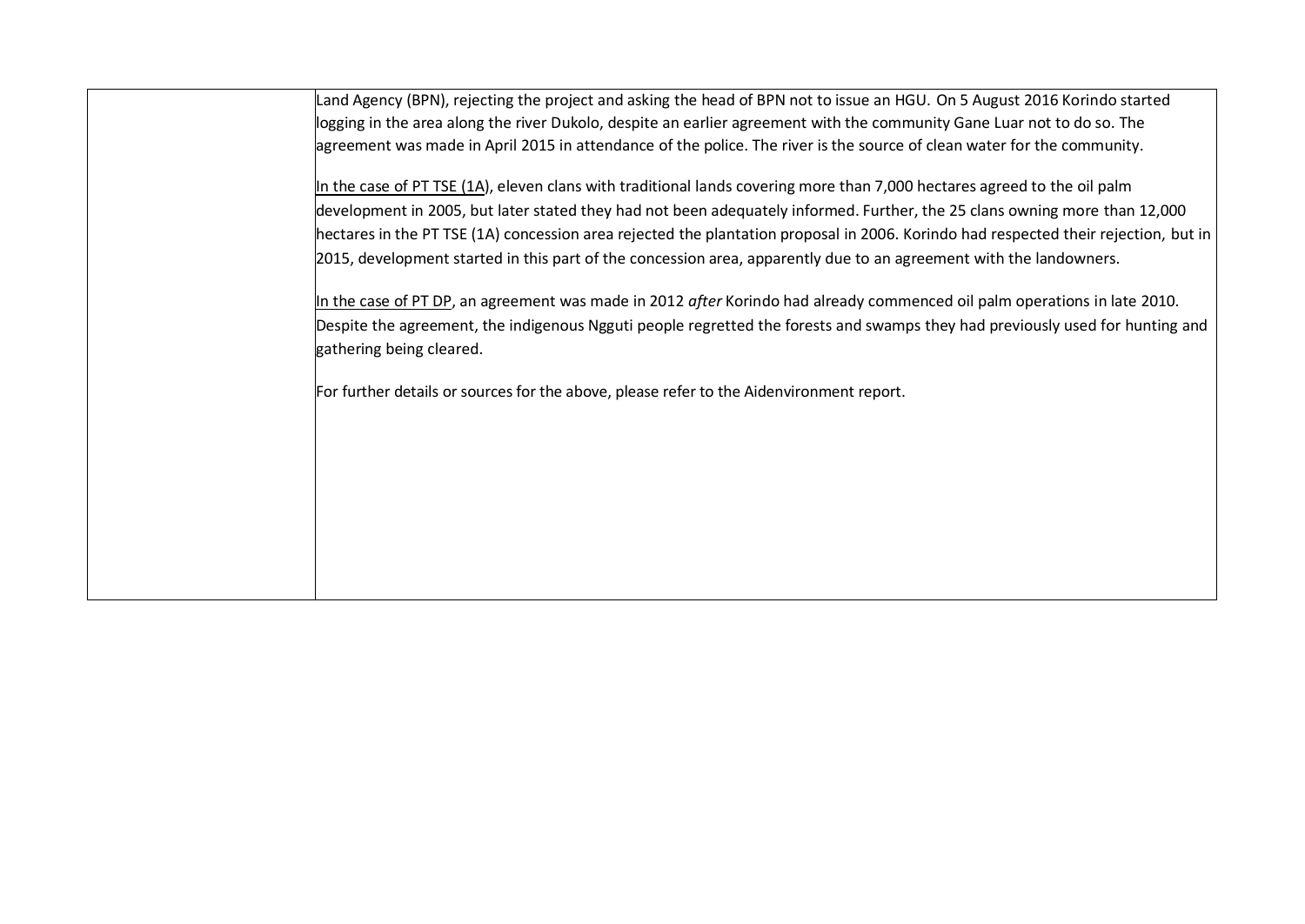| Overview of the steps that                                 | June 9, 2016: Mighty Earth, Korea Federation for Environmental Movements (KFEM) <sup>13</sup> , PUSAKA <sup>14</sup> , SKP-KAME Merauke <sup>15</sup> ,                                                                                            |
|------------------------------------------------------------|----------------------------------------------------------------------------------------------------------------------------------------------------------------------------------------------------------------------------------------------------|
| were taken to resolve the                                  | Rainforest Foundation Norway <sup>16</sup> , Transport & Environment <sup>17</sup> , SumOfUs <sup>18</sup> , and Union of Concerned Scientists <sup>19</sup> sent a letter to                                                                      |
| issues prior to lodging this<br>complaint and the response | Korindo's Chairman, Mr. Eun Ho Seung, summarizing our findings and requesting a meeting. Korindo never replied.                                                                                                                                    |
| that was provided.                                         | September 1, 2016: At Mighty's press conference in Jakarta, three Korindo representatives attended. One of them admitted to                                                                                                                        |
|                                                            | the fires, as related in the September 2 <sup>nd</sup> Kompas newspaper: "This information is valuable for our internal discussion. About the                                                                                                      |
|                                                            | fire, it is true, so what do we want to argue," said Luwy, a Korindo field technical staff who came with his friend to the report<br>release.'20                                                                                                   |
|                                                            | Week of September 5, 2016: Mighty staff joined with KFEM in Seoul, South Korea to launch the Burning Paradise report. Korindo<br>sent a team of a representatives to attend Mighty's public lectures and media events. On September 9, two Korindo |
|                                                            | representatives agreed to meet informally with Mighty and KFEM in Seoul, South Korea. At the same time, two Korindo                                                                                                                                |
|                                                            | representatives in Jakarta met with Mighty Earth's CEO and a Campaign Director as well as representatives from Rainforest                                                                                                                          |
|                                                            | Foundation Norway and PUSAKA. In these meetings, Korindo justified its deforestation on the basis of legality and denied any<br>wrongdoing.                                                                                                        |
|                                                            | December 15, 2016: Korindo sent a letter to Mighty Earth explaining that on December 1 <sup>st</sup> it had enacted a moratorium on                                                                                                                |
|                                                            | further forest clearance on its oil palm concessions and began HCV and HCS assessments, and offered to have a formal meeting.                                                                                                                      |
|                                                            | January 26 <sup>th</sup> , 2017: A meeting was held in Jakarta between eight representatives from Korindo's PT TSE, led by the General                                                                                                             |
|                                                            | Manager, Gyeongmin Roh, and representatives from Mighty Earth, KFEM, PUSAKA, SKP-KAME Merauke, and Aidenvironment.                                                                                                                                 |
|                                                            | The meeting involved several hours of discussions about the scope and timeframe for Korindo's moratorium and a clear ask by                                                                                                                        |
|                                                            | the NGO's that Korindo maintain its moratorium until its assessments had gone through independent quality review. Korindo said                                                                                                                     |
|                                                            | it would consider the request but needed to consult with its higher management.                                                                                                                                                                    |
|                                                            | February 15, 2017: Satellite imagery reveals that Korindo breached its moratorium by building roads over 2,400 ha of forest on its                                                                                                                 |
|                                                            | $PT$ Papua Agro Lestari concession and clearing 800 hectares <sup>21</sup> . (Satellite imagery a week later shows even more clearing took                                                                                                         |
|                                                            | place, with the plantation blocks increasing to a total of 3,100 ha and clearing increasing to a total of 1,000 ha.) Mighty sent the                                                                                                               |
|                                                            | evidence to Korindo and requested an explanation. Korindo informed Mighty that it in fact had already lifted its moratorium on                                                                                                                     |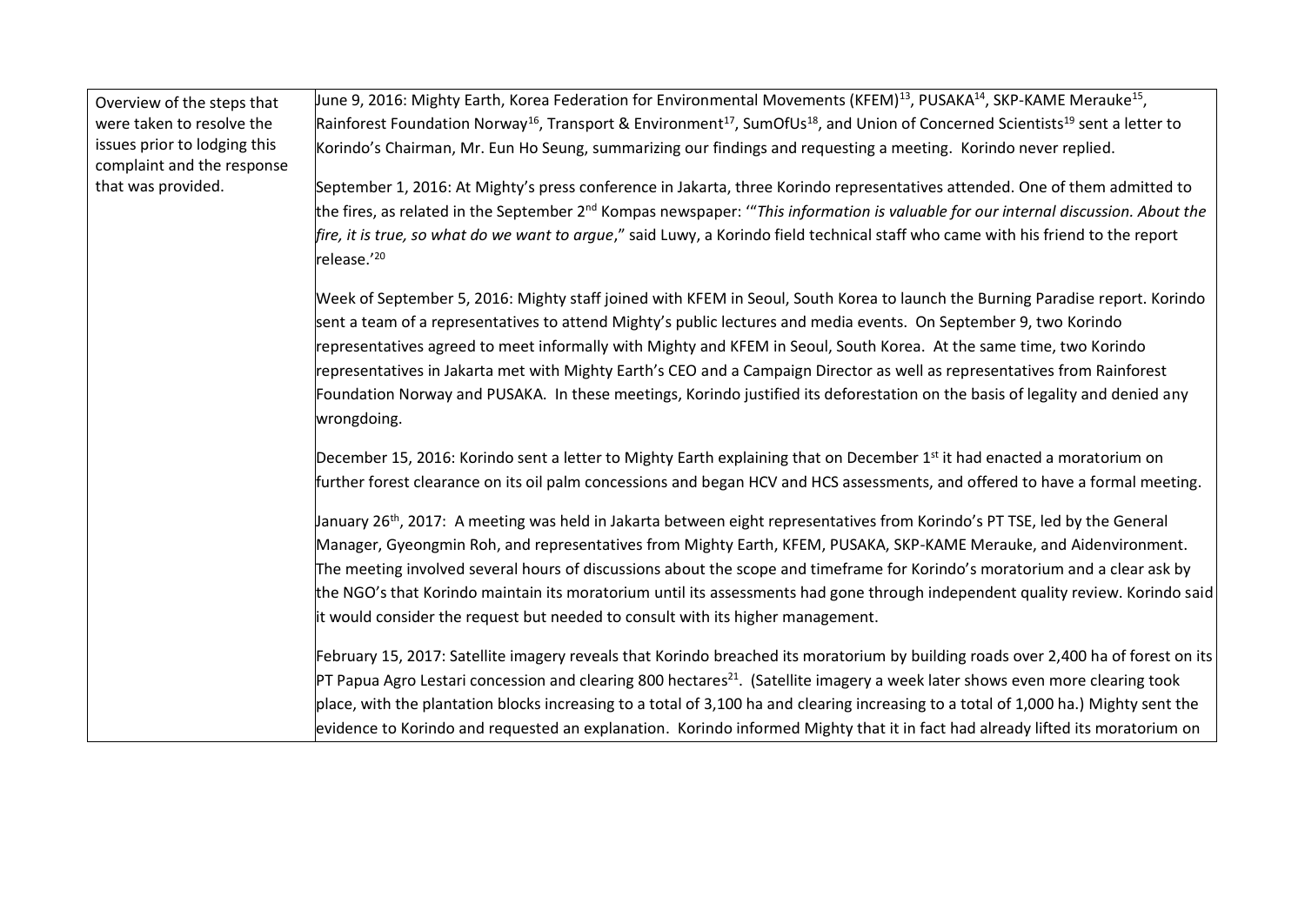|                             | January 2, 2017 after only one month. Notably, this fact was not revealed during the lengthy meeting on January 26 <sup>th</sup> . When |
|-----------------------------|-----------------------------------------------------------------------------------------------------------------------------------------|
|                             | Mighty Earth exposed this breach to international media and Korindo's customers, Korindo stated that the clearing was a                 |
|                             | "miscommunication" inside the company and that the moratorium has been reinstated. A few weeks later, Korindo registered all            |
|                             | seven of its High Carbon Stock (HCS) assessments with the High Carbon Stock Approach Quality review panel and submitted two             |
|                             | HCV assessments to the HCV Resource Network's Assessor Licensing Scheme for review, and said it plans to submit the rest of the         |
|                             | HCV assessments following peer review. The HCSA <sup>22</sup> website currently list these reviews as pending. The HCSA Secretariat     |
|                             | informed Mighty that Korindo has yet to submit the information needed for the peer review process to begin. The HCVRN <sup>23</sup>     |
|                             | website lists the review for Tunas Sawa Erma POP-A as not having sufficient information for the review process to begin and has         |
|                             | been sent back to the assessor to make corrections. It is unclear whether Korindo intends to maintain its moratorium until the          |
|                             | reviews are completed and whether it will adhere to the recommendations of the reviewers.                                               |
|                             |                                                                                                                                         |
|                             | In addition, Korindo's major customers Wilmar, Musim Mas, and APRIL Group have all communicated to Mighty Earth that prior              |
|                             | to deciding to suspend Korindo, they had extensively engaged with Korindo's senior management over many months to explain               |
|                             | the necessity of the group complying with their own 'No Deforestation, No Peat, and No Exploitation' sourcing policies, and to          |
|                             | offer assistance to Korindo, but Korindo refused to take satisfactory action.                                                           |
|                             |                                                                                                                                         |
|                             |                                                                                                                                         |
| Agreement to share the      | <b>YES</b>                                                                                                                              |
| complaint with the          |                                                                                                                                         |
| Defendant and other         |                                                                                                                                         |
| Parties to the Complaint.   |                                                                                                                                         |
| Agreement to adhere to the  | <b>YES</b>                                                                                                                              |
| terms and provisions of the |                                                                                                                                         |
| PfA complaints procedure    |                                                                                                                                         |
| (FSC-PRO-01-009).           |                                                                                                                                         |
|                             |                                                                                                                                         |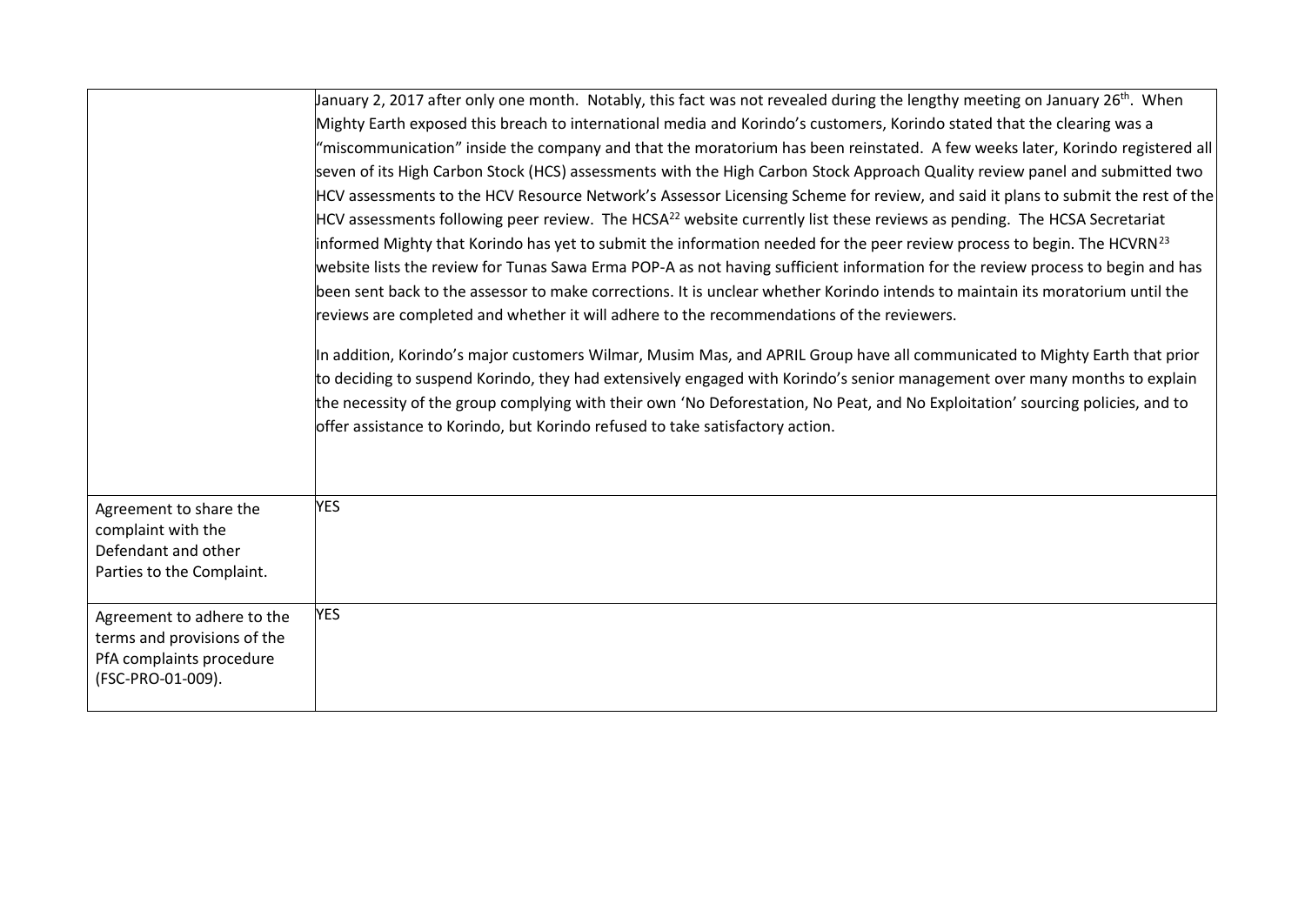| Miscellaneous | See Appendix for common ownership and control of relevant Korindo group companies. |
|---------------|------------------------------------------------------------------------------------|
|               |                                                                                    |
|               |                                                                                    |
|               |                                                                                    |
|               |                                                                                    |
|               |                                                                                    |
|               |                                                                                    |
|               |                                                                                    |
|               |                                                                                    |
|               |                                                                                    |
|               |                                                                                    |
|               |                                                                                    |
|               |                                                                                    |
|               |                                                                                    |
|               |                                                                                    |
|               |                                                                                    |
|               |                                                                                    |
|               |                                                                                    |
|               |                                                                                    |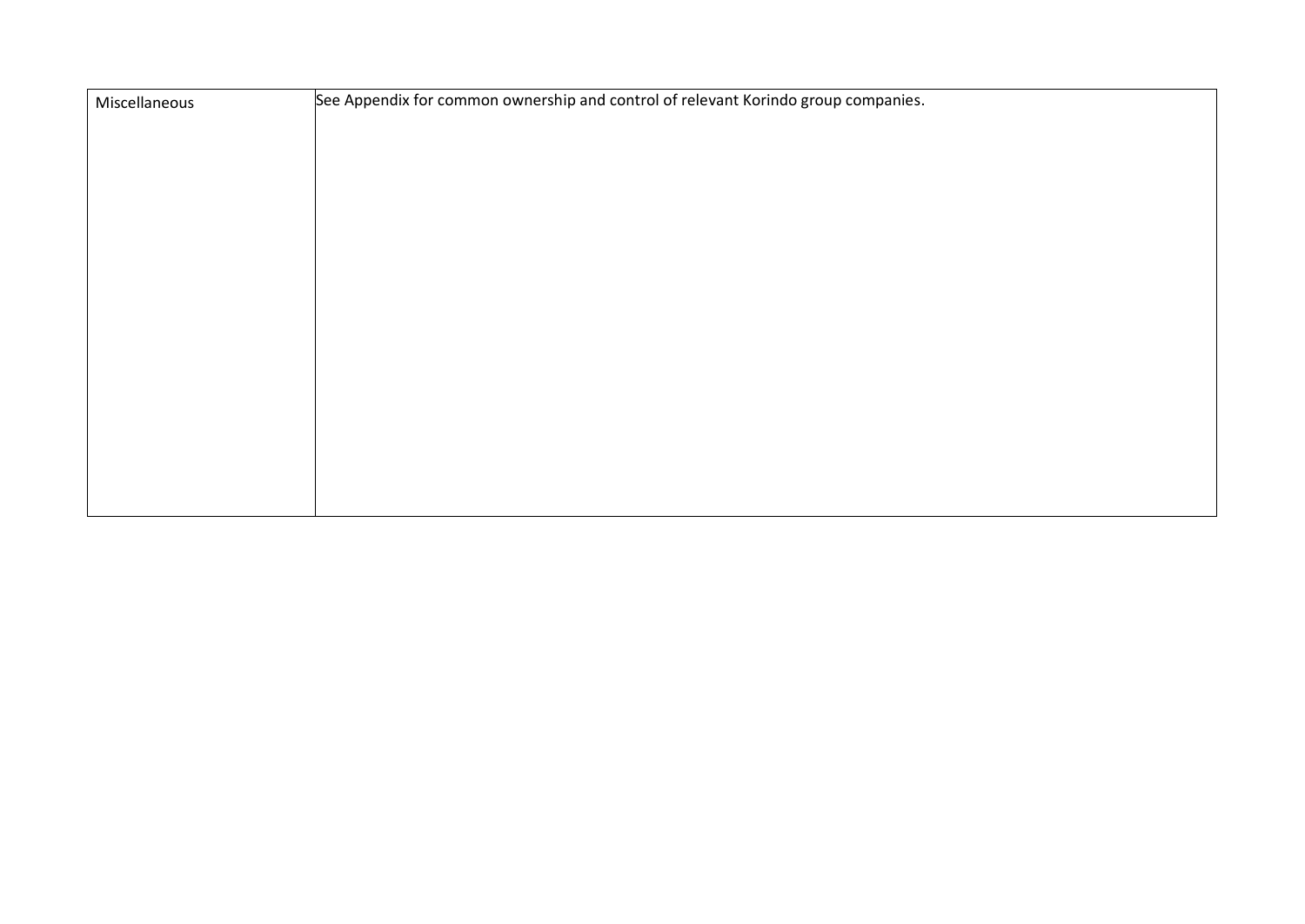# APPENDIX: Common ownership and control of relevant Korindo Group companies

This Appendix provides a summary of some of the shareholding information provided in the detailed spreadsheet of Korindo controlled companies related to this complaint. The spreadsheet includes: a) primary shareholder data for Indonesian registered companies, extracted from the Notarial Deeds related to changes in the companies' Articles of Association; b) primary shareholder data for Singapore registered companies, extracted from company profiles sourced from the Accounting and Corporate Regulatory Authority (ACRA), Singapore; and c) primary shareholder data for Hong Kong registred companies, extracted from company profiles sourced from the ICRIS CSC Companies Registry In Hong Kong.

Together this shareholder data illustrates that there is common ownership and control (through common holding companies or shareholders) of the Korindo oil palm companies named in this complaint and Korindo owned FSC certificate holders: PT. Korintiga Hutani; PT. Aspex Kumbong; PT. Korindo Abadi Asike and PT. Korindo Ariabima Sari**.** Further, the Appendix shows that Korindo holding companies, or Seung family members, are the controlling shareholders (i.e. greater than 51%) in all of the relevant Korindo companies.

Mighty therefore concludes that this evidence of common controlling ownership, together with the evidence of deforestation by Korindo oil palm companies, demonstrates that Korindo has breached the FSC Policy for Association.

## **Ownership of FSC companies:**

## <span id="page-12-0"></span>**1. PT Korintiga Hutani**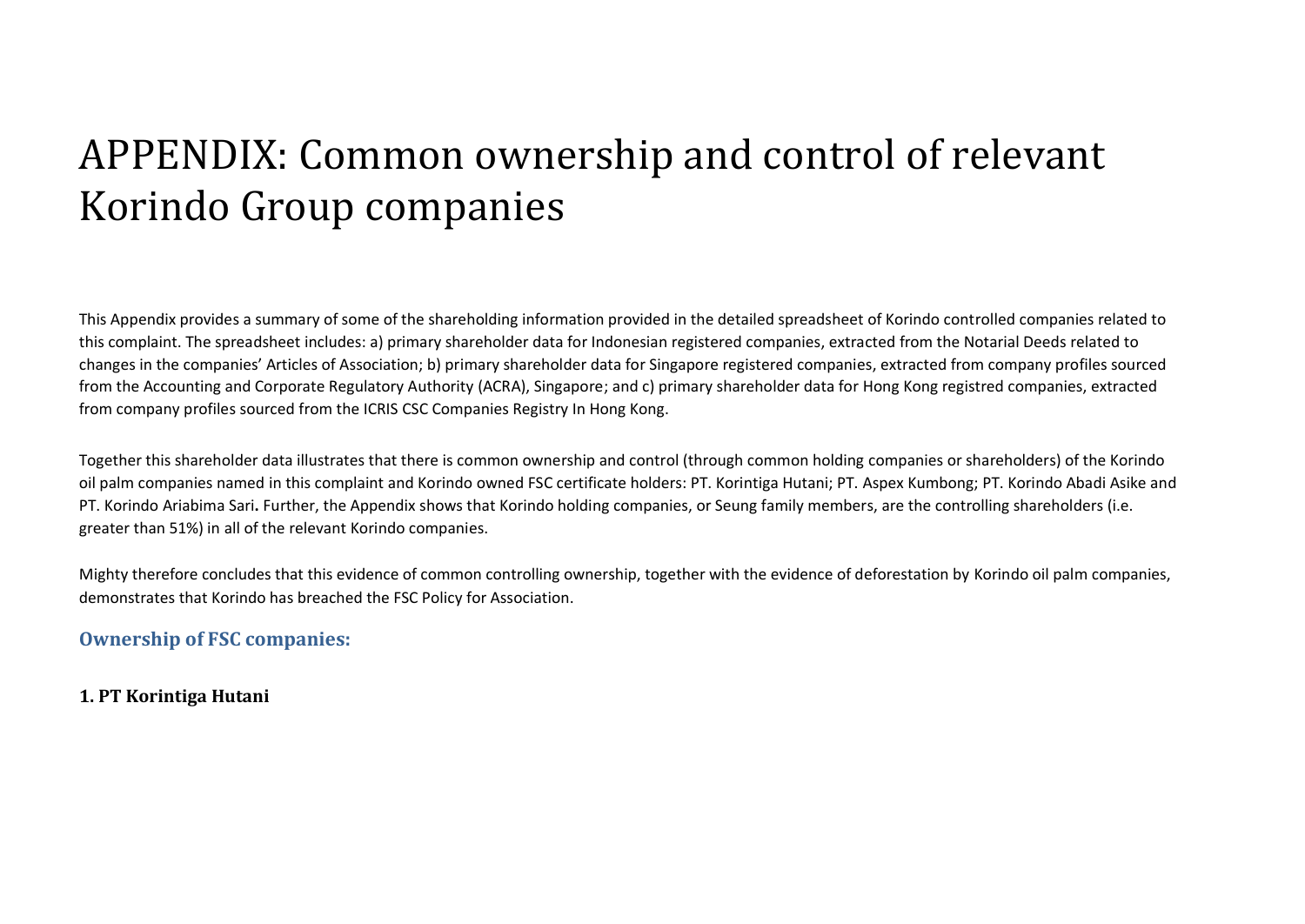PT Korintiga Hutani is a joint venture between Korindo Group and Oji Corporation (Japan).The company currently holds two FSC certificates [\(SGS-CW/FM-](http://info.fsc.org/details.php?id=a024000000F7JZfAAN&type=certificate&return=certificate.php)[009866;](http://info.fsc.org/details.php?id=a024000000F7JZfAAN&type=certificate&return=certificate.php) [SGS-COC-009871\)](http://info.fsc.org/details.php?id=a024000000F9rngAAB&type=certificate&return=certificate.php).

In November 2009,<sup>24</sup> the Korindo Group sold a 34.34% stake in PT Korintiga Hutani to Oji Holdings Corporation (Japan) for US\$103 million.<sup>25</sup> It has since been a joint venture between the Korindo Group and Oji.

A 2016 presentation by Oji (Oji Green Resources Ltd)<sup>26</sup> confirms that the shareholders of PT Korintiga Hutani are '*Korindo Group 65.66% and Oji HD 34.34%.*' According to the Oji Holdings Corporation Annual Report for financial year 2016,<sup>27</sup> the company still held a 34.34% stake in PT Korintiga Hutani. According to an SGS Controlled Wood (FSC) report on PT Korintiga Hutani dated August 2014,<sup>28</sup> Oji's 34.34% shares were held through PT Panindo Investment Pte Ltd (Singapore).<sup>29</sup> The same SGS report confirms that the three remaining shareholders, of which the total percentage of shares corresponds with the 65.66% held by Korindo Group (as mentioned above), were:

a) SIG Plantation Pte Ltd (30.15%) **\***

b) PT Korindo Ariabima Sari (17.75%) - a Korindo Group FSC certificate holder (see point 4 below, for share ownership) c) PT Aspex Kumbong (17.75%) – a Korindo Group FSC certificate holder (see point 2 below for share ownership);

According to the Notorial Deeds of 14 October 2016, the share ownership of PT Korintiga Hutani changed to:

a) SIG Plantation Pte Ltd (59.23%) \* b) PT Korindo Ariabima Sari (6.42%) c) PT Panindo Investment Pte Ltd (34.34%) – ie Oji Holding Corporation

**\*** SIG Plantation Pte Ltd: According to data held with the Singapore Accounting and Regulatory Authority (ACRA), <sup>30</sup> there are two shareholders of SIG Plantation Pte Ltd:<sup>31</sup> SIG Chemical Holdings Ltd (82.7% shares) and Lai Tek Investment Ltd (15.3%), both are registered in the British Virgin Islands (BVI). The directors of SIG Plantation Pte Ltd are: <sup>32</sup> a) Mr Eun Ho Seung – South Korean (founder of Korindo); b) Seung Min Soo - South Korean (one of the two sons of the founder) and reported as still being the Chairman of the Korindo Group as of 2014.<sup>33</sup>; c) Mr Robert Seung – Indonesian (one of the two sons of the founder) and now reported to be the CEO of the Korindo Group<sup>34</sup>; d) Lek Kai Pheng (Singaporean) and; e) Mr Park In Chul (South Korean) – who is also the President Commissioner in Meritz Korindo Insurance, a joint venture between the Korindo Group (49%) and the South Korean company Meritz Fire & Marine Insurance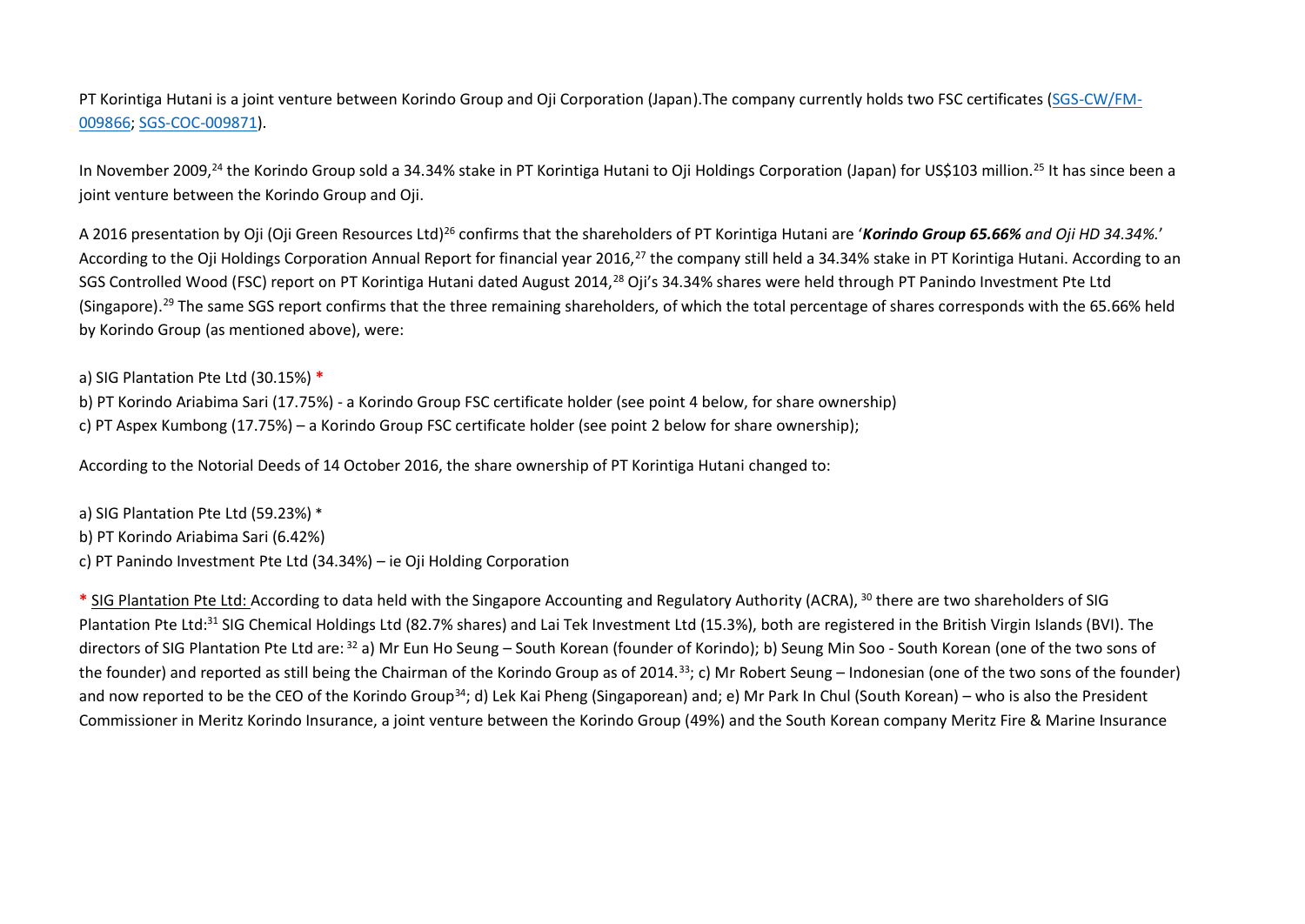Company, Ltd  $(51\%)$ .  $35$ 

PT Korintiga Hutani has the same common ownership and control with oil palm companies, PT Tunas Sawa Erma (PT TSE), PT Donghin Prabhawa (PT DP) and PT Berkat Cipta Abadi (PT BCA) – see points 5-7 below. These three oil palm companies alone were responsible for clearing 21,100 ha of forest, including 7,900ha of primary forest, since 2013. Hence, for the purposes of the FSC Policy for Association, PT Korintiga Hutani's should be associated with the 'unacceptable activities' of PT TSE, PT DP and PT BCA, which collectively have breached the 10,000 ha forest clearance threshold.

NOTE: Further, given that Oji Holding Corporation states that the Korindo Group holds 65.66% of shares in PT Korintiga Hutani (the joint venture with Oji), we conclude that its individual shareholders – past and present – SIG Plantation Pte Ltd (including its parent holding companies, SIG Chemical Holdings Ltd and Lai Tek Investment Ltd), PT Korindo Ariabima Sari (including its parent holding companies/shareholders) and PT Aspex Kumbong (including its parent holding companies/shareholders) must all be wholly owned Korindo group companies (see points 2 and 3 below, as well as the detailed spreadsheet for further evidence to support this conclusion). Hence, the FSC should conclude that PT Korindo Ariabima Sari and PT Aspex Kumbong are formally 'associated' with PT Korintiga Hutani, and are therefore 'associated' with the FSC for the purposes of this complaint.

#### **2. PT. Aspex Kumbong**

PT. Aspex Kumbong currently holds one FSC certificate [\(SGS-COC-005807\)](http://info.fsc.org/details.php?id=a0240000005sVWEAA2&type=certificate&return=certificate.php).

According to the 'official'<sup>36</sup> Korindo Group PR facebook page,<sup>37</sup> PT Aspex Kumbong is a 'subsidiary' of the Korindo Group. As of 24 January 2017, the Commissioner of PT. Aspex Kumbong was Mr Eun Ho Seung (South Korean) - the founder of the Korindo Group. As of 24 January 2017, PT Aspex Kumbong was 80% owned through Panwell Industrial Pte Ltd (Singapore) – where Mr Eun Ho Seung is also one of the two directors – and 20% by PT Korindo Heavy Industry (Indonesia), which is a subsidiary of Panwell Industrial Pte Ltd.

See also [note](#page-12-0) at the end of point 1.

#### **3. PT. Korindo Ariabima Sari**

PT. Korindo Ariabima Sari currently holds one FSC certificate [\(TT-COC-002650\)](http://info.fsc.org/details.php?id=a0240000005sRSnAAM&type=certificate&return=certificate.php).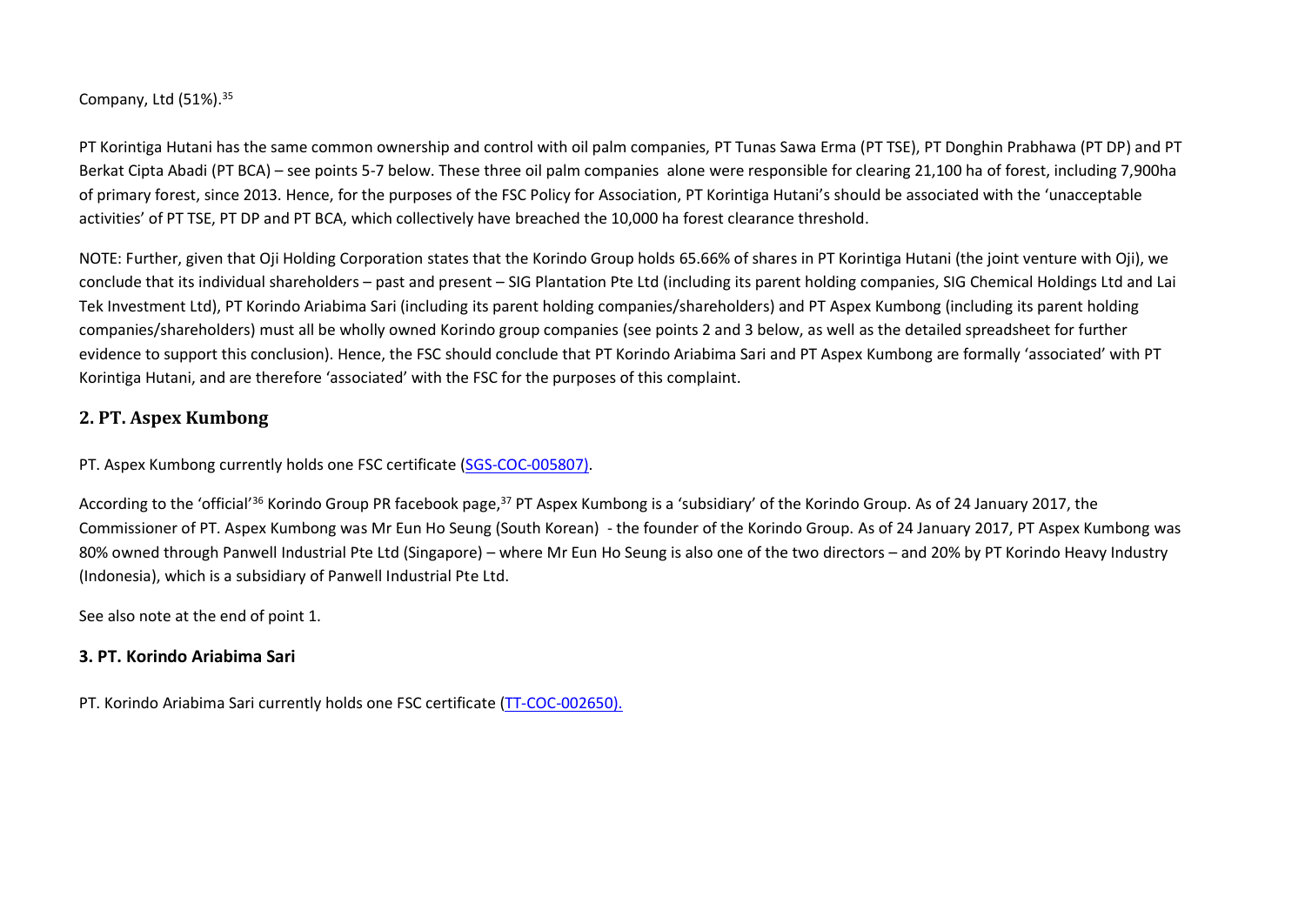As of 15 June 2016, the Commissioner of PT. Korindo Ariabima Sari was Mr Eun Ho Seung, the founder of the Korindo Group. As of 15 June 2016, the shareholders of PT Korindo Ariabima Sari were: 45.4% held by Korindo Company (HK) Limited (which is 90% controlled through Mr Eun Ho Seung); 3.6% by Namil Trading Company Limited (where Mr Eun Ho Seung is the only director) and; 51% held by PT Bumirama Kargo Servis (which is ultimately controlled by Robert Seung – one of the two sons of Mr Eun Ho Seung and now reported as the CEO of the Korindo Group.<sup>38</sup>

See also note at the end of point 1.

#### **4. PT. Korindo Abadi (Asike)**

PT. Korindo Abadi (Asike) currently holds two FSC certificates [\(TT-COC-002742;](http://info.fsc.org/details.php?id=a0240000005sVfbAAE&type=certificate&return=certificate.php) [TT-COC-002650\)](http://info.fsc.org/details.php?id=a0240000005sRSnAAM&type=certificate&return=certificate.php).

As of 19 February 2016, the shareholders of PT. Korindo Abadi (Asike) were:

46%: Korindo Company (HK) Limited (Hong Kong) - which is 90% owned by Mr Eun Ho Seung, the founder of Korindo.

49%: PT Korindo Ariabima Sari (see point 3 above for ownership)

5%: PT Tunas Timber Lestari (which is ultimately controlled by Robert Seung – one of the two sons of Mr Eu Ho Seung and now reported to be the CEO of the Korindo Group.<sup>39</sup>

Given that Korindo Company (HK) Limited and PT Tunas Timber Lestari are ultimately owned by Seung family members, as well as the evidence strongly indicating that PT Korindo Ariabima Sari is another Korindo Group company (see note at end of point 1), the FSC should conclude that PT Korindo Abadi is formally 'associated' with the FSC under the terms of the Policy for Association, and therefore this company should be taken into consideration as part of this complaint.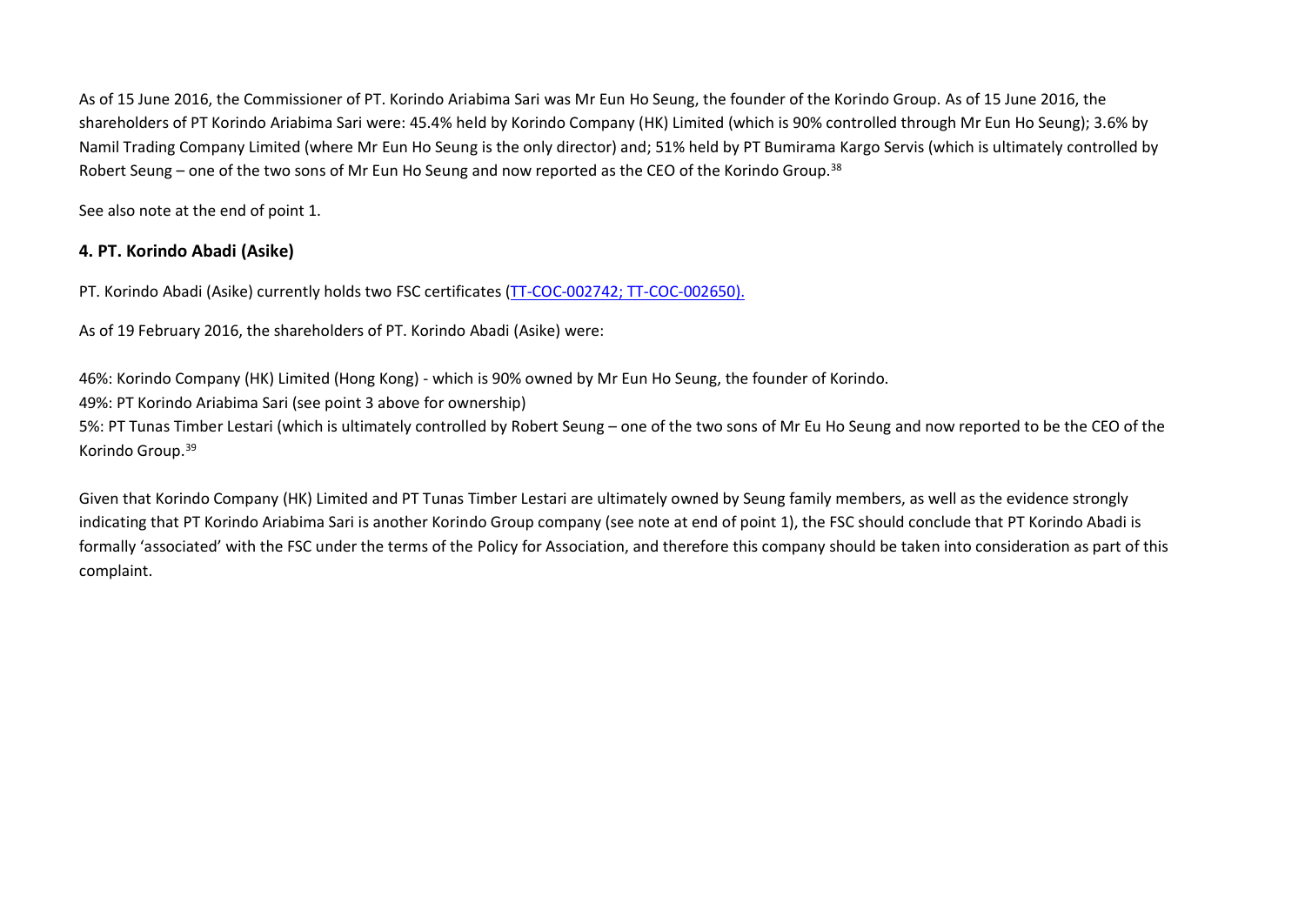# **Ownership of Korindo Group oil palm companies included in this complaint**

#### **5. PT Tunas Sawa Erma (PT TSE) – 88.8% shares are held through SIG Plantation Pte Ltd**

According to the Notarial Deeds for PT TSE, SIG Plantation Pte Ltd (Singapore) has been the controlling shareholder in the company since 30 June 2011. As of 19 February 2016, SIG Plantation Pte Ltd (Singapore) held 88.2% of the total shares. See shareholder information on SIG Plantation Pte Ltd above.Mr Eun Ho Seung (South Korean) – the founder of Korindo Group – is the Commissioner of PT TSE.

#### **6. PT Donghin Prabhawa (PT DP)**

According to the latest shareholder data available on PT DP, the company is a subsidiary of PT TSE (see point 5 above): As of 11 January 2017, PT TSE held 95% of the total shares.

#### **7. PT Berkat Cipta Abadi (PT BCA)**

According to the latest shareholder data available on PT BCA, the company was a subsidiary of PT TSE (see point 5 above): As of 3 September 2015, PT TSE held 80% of the total shares.

#### **8. PT Papua Agro Lestari (PT PAL)**

According to the Notarial Deeds for PT PAL, Papua Agro Investment Pte Limited (Singapore) has been the controlling shareholder in the company since 5 December 2013: As of 20 April 2016, Papua Agro Investment Pte Limited held 60% of the total shares.

Papua Agro Investment Pte Limited is 100% owned through Lai Tek Investment Ltd (BVI), a Korindo-controlled shareholder in SIG Plantations Ltd (see point 1 above). Robert Seung – one of the two sons of the founder of Korindo and now reported to be the CEO of the Korindo Group<sup>40</sup> – is one of the two directors of Papua Agro Investment Pte Limited. We therefore conclude that this clearly indicates that PT PAL is another Korindo Group held and controlled company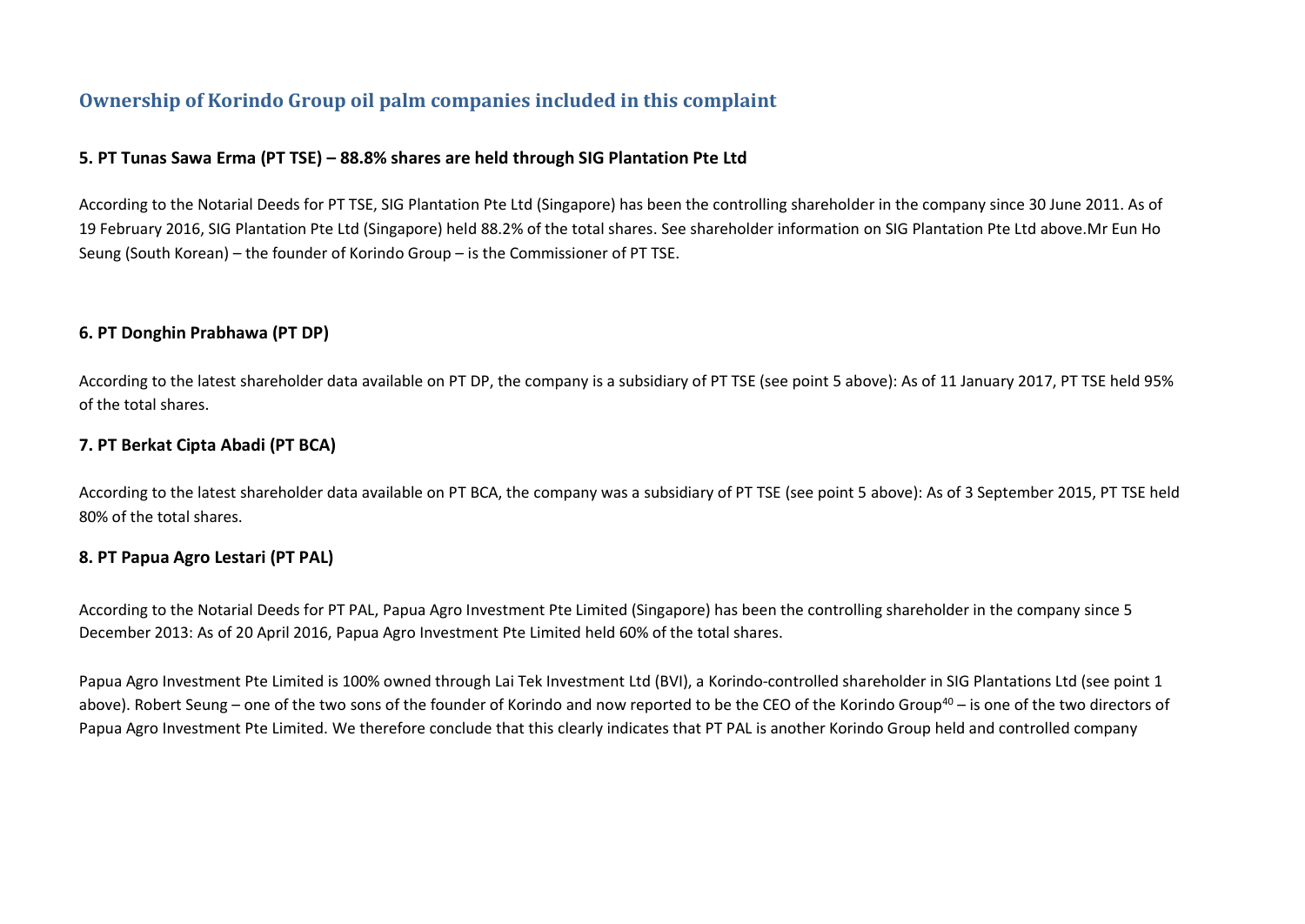(together with the four Korindo FSC certified companies, as well as the three Korindo oil palm companies, PT TSE, PT DP and PT BCA). Hence, the FSC should conclude that PT PAL is formally 'associated' with the FSC under the terms of the Policy for Association and therefore the 'unacceptable activities' of this company should be taken into consideration as part of this complaint.

#### **9. PT Gelora Mandiri Membangun (PT GMM)**

According to the Notarial Deeds for PT GMM, East Indonesian Investment Pte Ltd has been the controlling shareholder since 14 April 2004. As of 26 August 2016, East Indonesian Investment Pte Ltd held 77.26% shares in PT GMM.

East Indonesian Investment Pte Ltd is 100% owned by Lai Tek Investment Ltd (BVI), a Korindo-controlled shareholder in SIG Plantations Ltd (see point 1 above). Robert Seung – a son of the founder of Korindo and now reported to be the CEO of the Korindo Group<sup>41</sup> – is one of the two directors of East Indonesian Investment Pte Ltd. We therefore conclude that this information clearly indicates that PT GMM is another Korindo group held and controlled company. Hence, the FSC should conclude that PT GMM is formally 'associated' with the FSC under the terms of the Policy for Association and therefore the 'unacceptable activities' of this company should be taken into consideration as part of this complaint.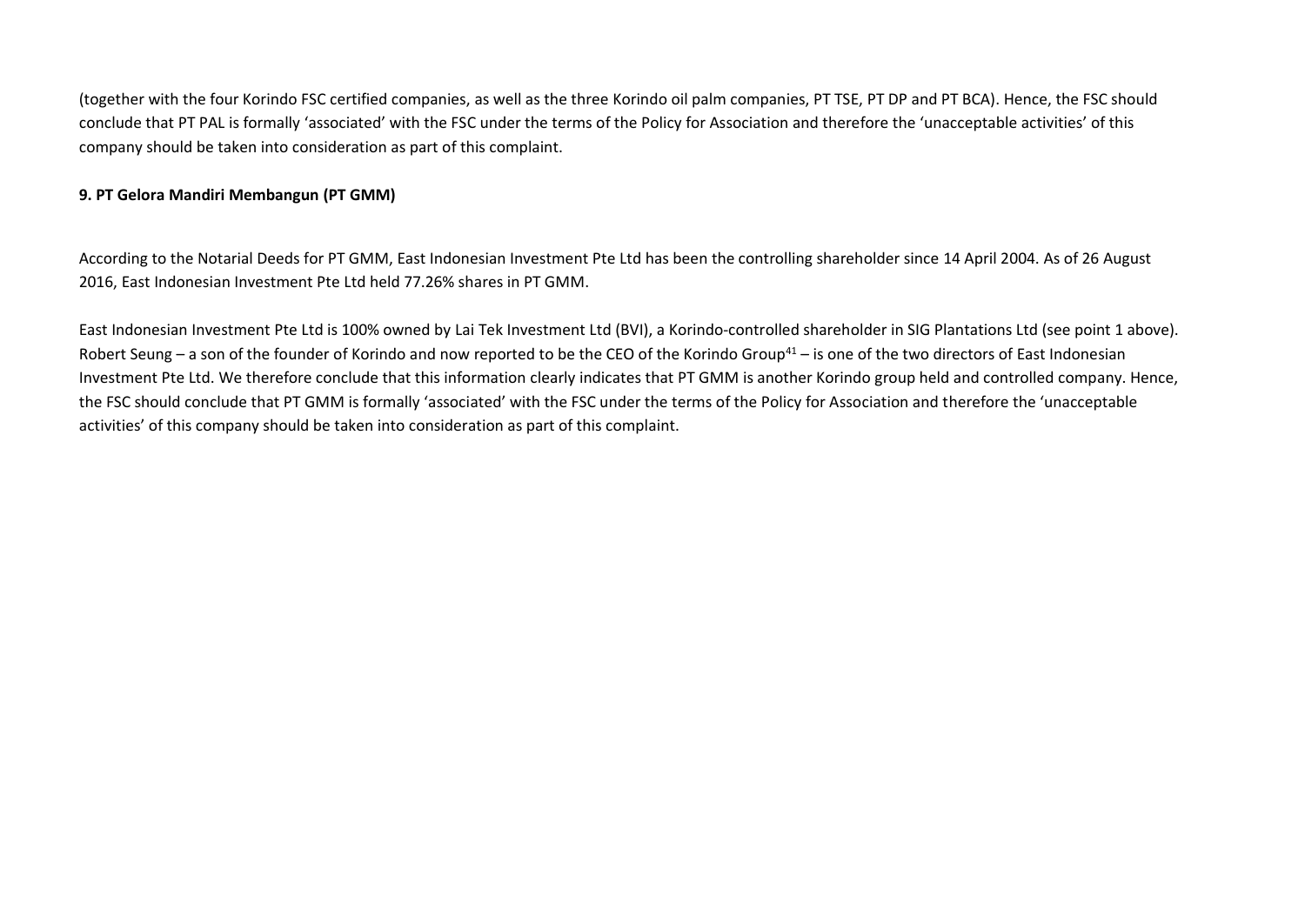# **ENDNOTES**

l

<sup>12</sup> www.aidenvironment.org/wp-content/uploads/2016/09/2016-08-25-FINAL-Korindo-report-English.pdf

<sup>13</sup> The Korea Federation for Environmental Movements (KFEM) is an environmental organization based in Seoul, South Korea. The organization works to raise public awareness of the major issues facing the environment, promotes sustainable consumption, conserves natural ecosystems, proactively works to mitigate climate change, and protects the environmental rights of people who are vulnerable, among many other activities. In 2002, KFEM joined the Friends of the Earth network of over 2 million citizens worldwide. KFEM has 80,000 individual members and is the largest environmental NGO in South Korea. [http://kfem.or.kr/.](http://kfem.or.kr/)

<sup>14</sup> PUSAKA is a non-profit organization based in Jakarta, Indonesia. PUSAKA focuses on research and advocacy to promote indigenous community rights. In recent years, PUSAKA has exposed the abuse of indigenous people in Merauke, Papua. http://pusaka.or.id.

<sup>15</sup> Sekretariat Keadilan Dan Perdamaian Keuskupan Agung (SKP-KAMe) is a humanitarian group based in Merauke, Papua, Indonesia. Since 1999, the group has been working to improve the lives of those in need. The group works to drive policy changes based on local needs and has also done substantial work on environmental policy in the region. SKP-KAMe empowers village communities by promoting participation of local people in pursuing justice and peace. http://skpkame.com

<sup>16</sup> Rainforest Foundation Norway is an organization working to preserve the world's rainforests and safeguard the rights of their inhabitants. They collaborate with more than 70 local organizations in 11 countries in Southeast Asia, Oceania, Central Africa, and the Amazon. www.regnskog.no/en/

<sup>17</sup> Transport & Environment's mission is to promote, at the European Union and the global level, transport policies based on the principles of sustainable development. T&E believes transport policy should minimise harmful impacts on the environment and health, maximise efficiency of resources, including energy and land, and guarantee safety and sufficient access for all. www.transportenvironment.org

<sup>18</sup> SumOfUs is a global consumer watchdog group with millions of members that runs and wins campaigns to hold the biggest companies in the world

<sup>1</sup> www.facebook.com/pg/KorindoGroupPR/about/

<sup>2</sup> www.aidenvironment.org

<sup>3</sup> www.aidenvironment.org/wp-content/uploads/2016/09/2016-08-25-FINAL-Korindo-report-English.pdf

<sup>4</sup> www.dropbox.com/sh/1u8u6lemnsh2fsy/AAAnpi0Vh6UQaZ\_OSz\_b3edea/KORINDO%20Selection?dl=0

<sup>&</sup>lt;sup>5</sup> Korindo told Migty Earth its assessments were carried out by IBP at the meeting in Jakarta on January 26<sup>th</sup>, 2017. In addition, the assesors listed on the HCVRN website are described as faculty at IPB in their bios.

<sup>6</sup> https://eia-international.org/wp-content/uploads/EIA-Who-Watches-the-Watchmen-FINAL.pdf

<sup>7</sup> www.aidenvironment.org/wp-content/uploads/2016/09/2016-08-25-FINAL-Korindo-report-English.pdf

<sup>8</sup> www.dropbox.com/sh/1u8u6lemnsh2fsy/AAAnpi0Vh6UQaZ\_OSz\_b3edea/KORINDO%20Selection?dl=0

<sup>9</sup> www.rspo.org/sites/default/files/RSPO%20Principles%20&%20Criteria.pdf

<sup>10</sup> www.aidenvironment.org/wp-content/uploads/2016/09/2016-08-25-FINAL-Korindo-report-English.pdf

<sup>11</sup> Landsat 8 imagery, compared with Indonesian Ministry of Forestry forest cover maps for 2011, and in the case of PT DP forest cover maps for 2009